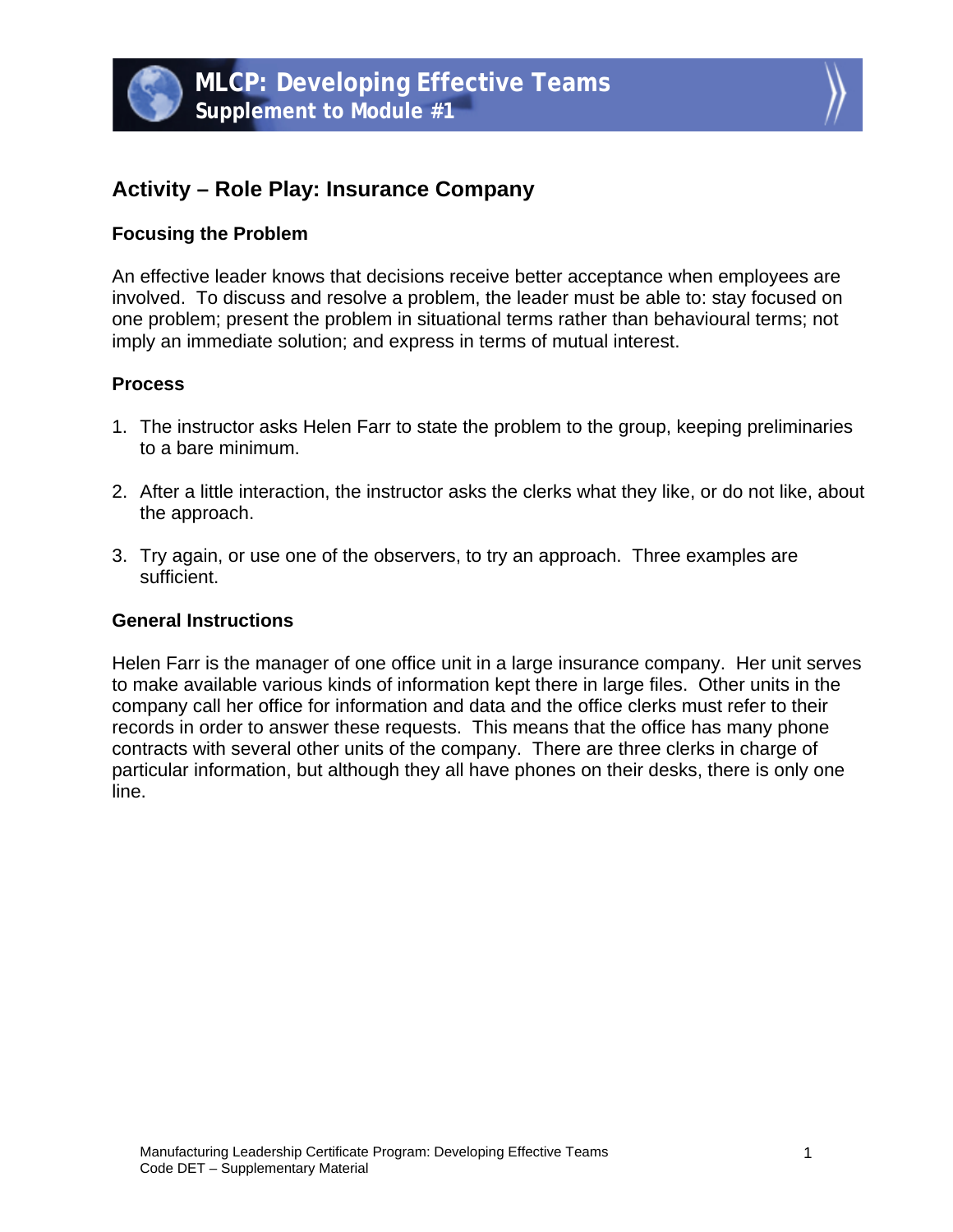



# **Facilitator Notes:**

**Role Descriptions Activity – Role Play: Insurance Company** 

### *Helen Farr*

You are the supervisor of an office unit in an insurance company. The group you supervise is made up of three women clerks who work at their desks. The work involves telephone contacts with company people who require information that the various clerks have in their files. Since all the phones are on one line, the clerk who answers uses a buzzer signal to request that the person with the required information take over the call. You never answer the phone unless one of the clerks informs you by buzzer that the call is for you. The clerk with the least service answers the phone and buzzes the person who can handle the phone call.

A relief period of fifteen minutes, both morning and afternoon, is given to the staff and this is regarded as adequate for their personal needs. You have asked them to take their breaks one at a time in order to keep the office covered. When the work is heavy, they frequently skip their breaks. Your boss has complained that you are hard to reach by phone because the line is always busy. He says that he can reach other units that do the same type of work and he thinks that your group is making too many personal calls. You know that the clerks do call freely and receive quite a number of personal calls. You told your boss you would do something about it and you have decided to talk it over with the group first. It is time for the meeting and the three clerks have arrived in your office.

#### *Amy Shear*

You are very conscientious and seldom go out for coffee during the relief period to which you are entitled. Instead, you stay at your desk and work or make personal telephone calls. Some of your co-workers, especially Farah, receive and make calls on company time, but you do not feel this is right. Lately another co-worker, Anna, has been getting a lot of calls from a new boyfriend.